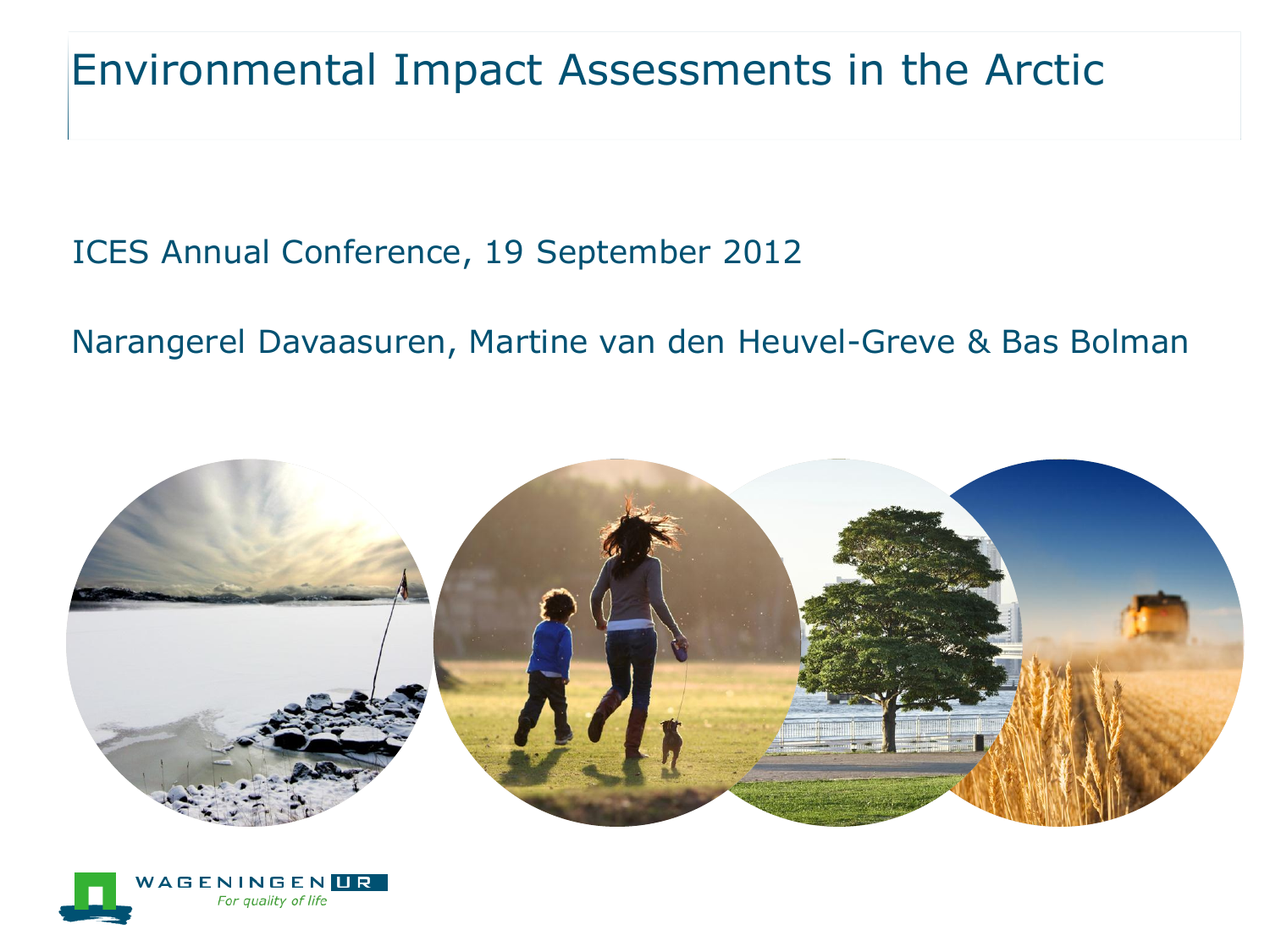#### **Contents**

- 1. Trends
- 2. Opportunities
- 3. Problems
- 4. Challenges
- 5. Framework requirements
- 6. Network model
- 7. Procedure
- 8. Output
- 9. Example projects
- 10.Conclusions

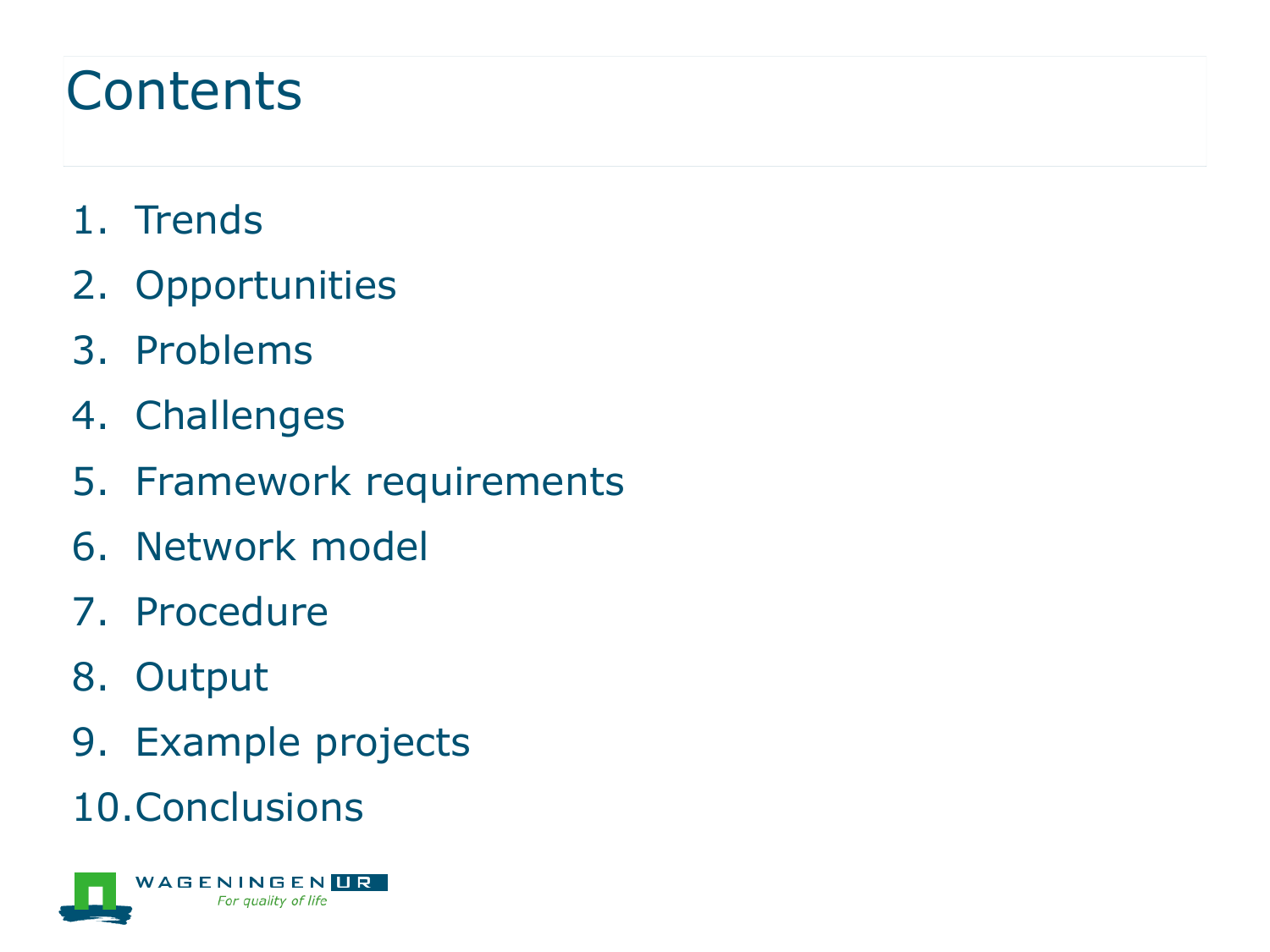#### 1. Trends

- 7 billion people
- **Higher demand, scarcity of resources**
- Raw materials price increase
- **Climate change**
- **Retreating sea ice**
- **New activities & claims**



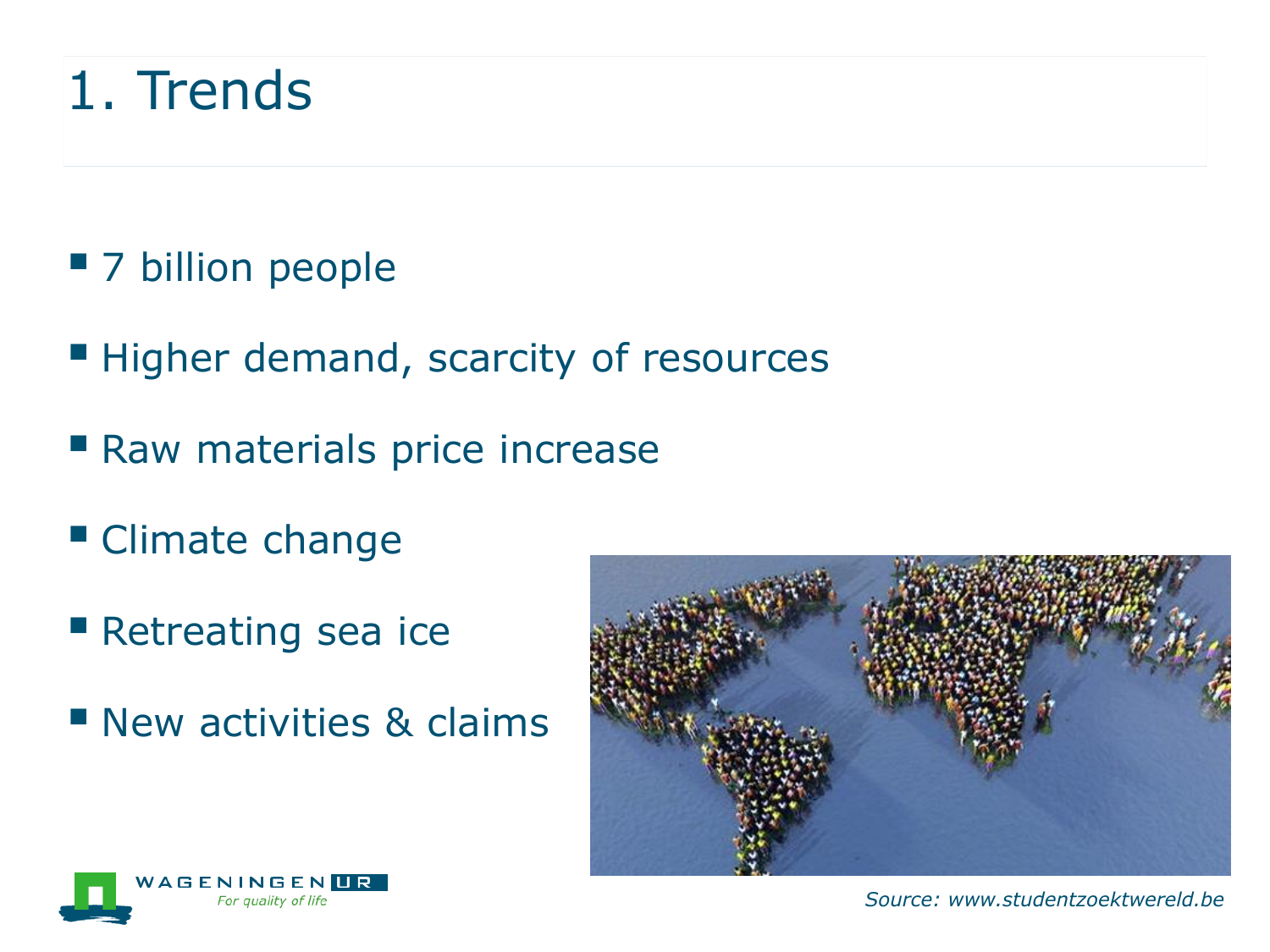## 2. Opportunities

- Oil & gas exploitation, marine contracting
- **Shorter shipping routes**
- **New fishing grounds**
- Agricultural development
- Harbour development
- Regional development





*Source: www.shutterstock.com*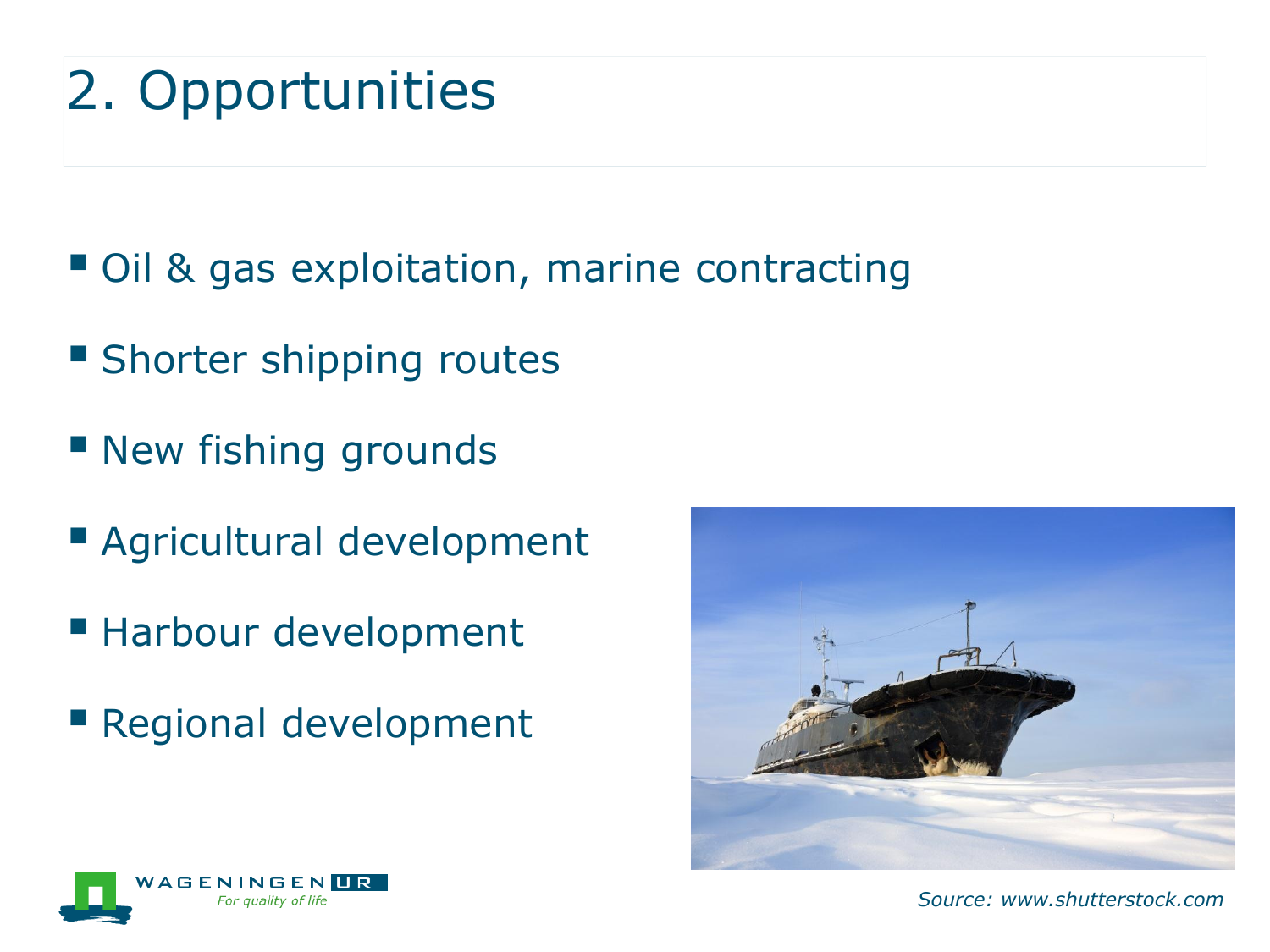- 3. Problems 1/2
- **Pressures of new activities on ecosystems** E.g. oil spills, emission of chemicals, under water noise
- **Pressures of new activities on people** E.g. Sami, Inuit, local communities, new inhabitants





*Source: www.priceofoil.org*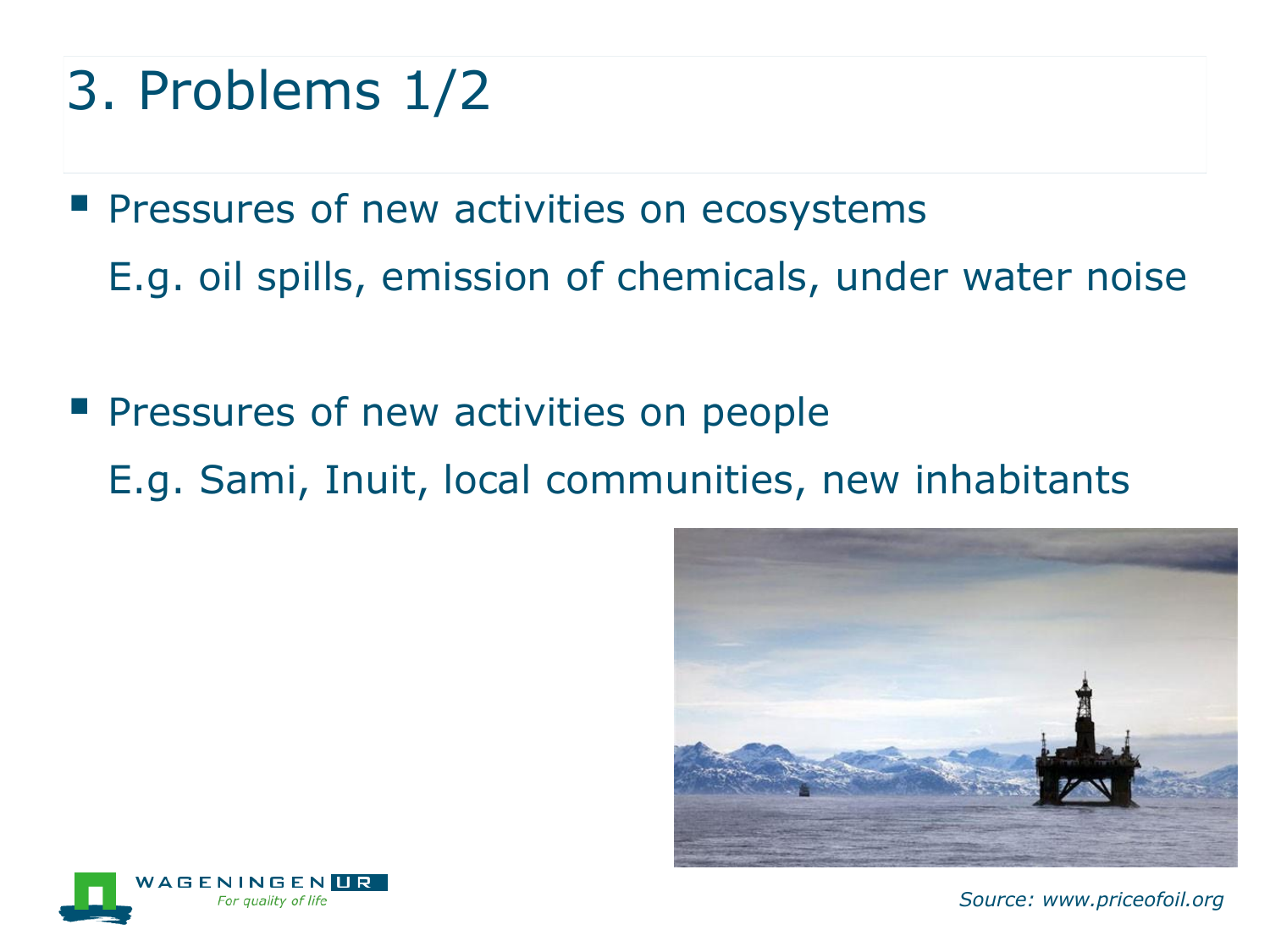### 3. Problems 2/2

- Non existent institutional / legal framework E.g. rules for safe operations in Arctic offshore areas
- **E** Conflicts between economic activities and states E.g. extension of continental shelf





*Source: www.bbc.co.uk*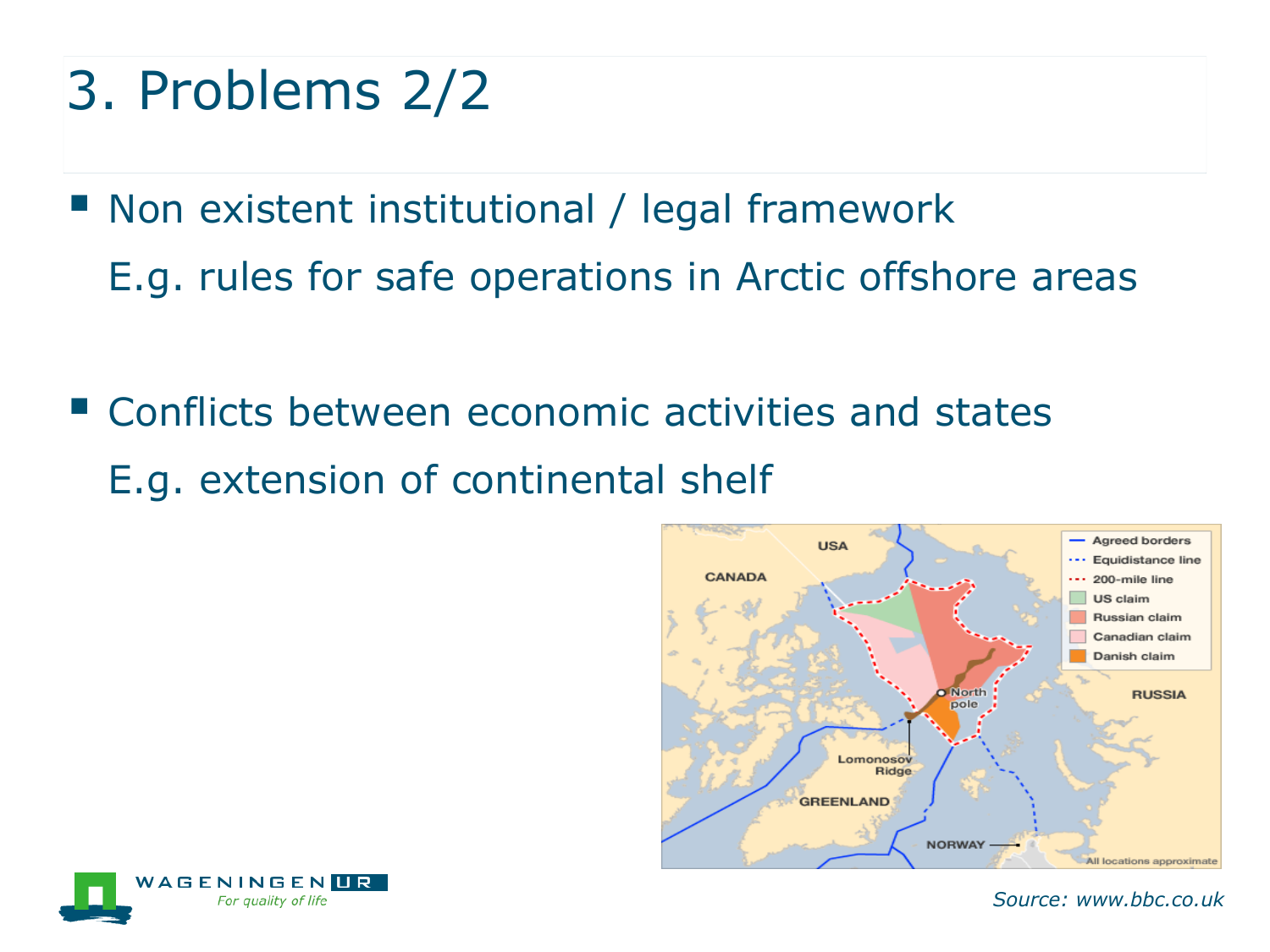# 4. Challenges

#### How to develop new activities in the Arctic ... ...in reconciliation with people and planet?

Planet



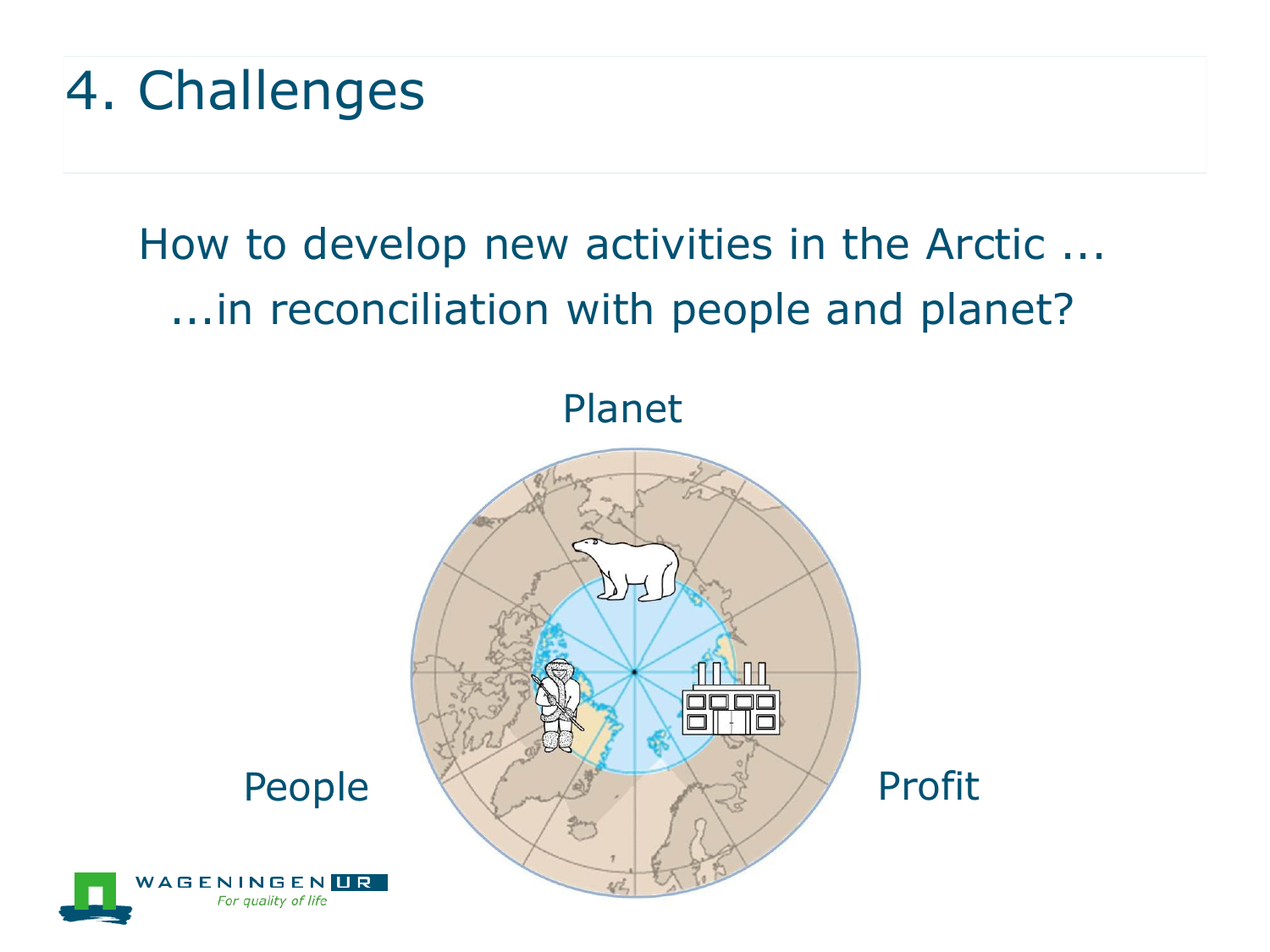# 5. Framework requirements

- Comply with (inter)national laws, treaties, guidelines
- Use existing knowledge & databases
- **P** Develop in interaction with stakeholders
- Qualitative, semi-quantitative & quantitative
- **Transparent, including audit-trail**

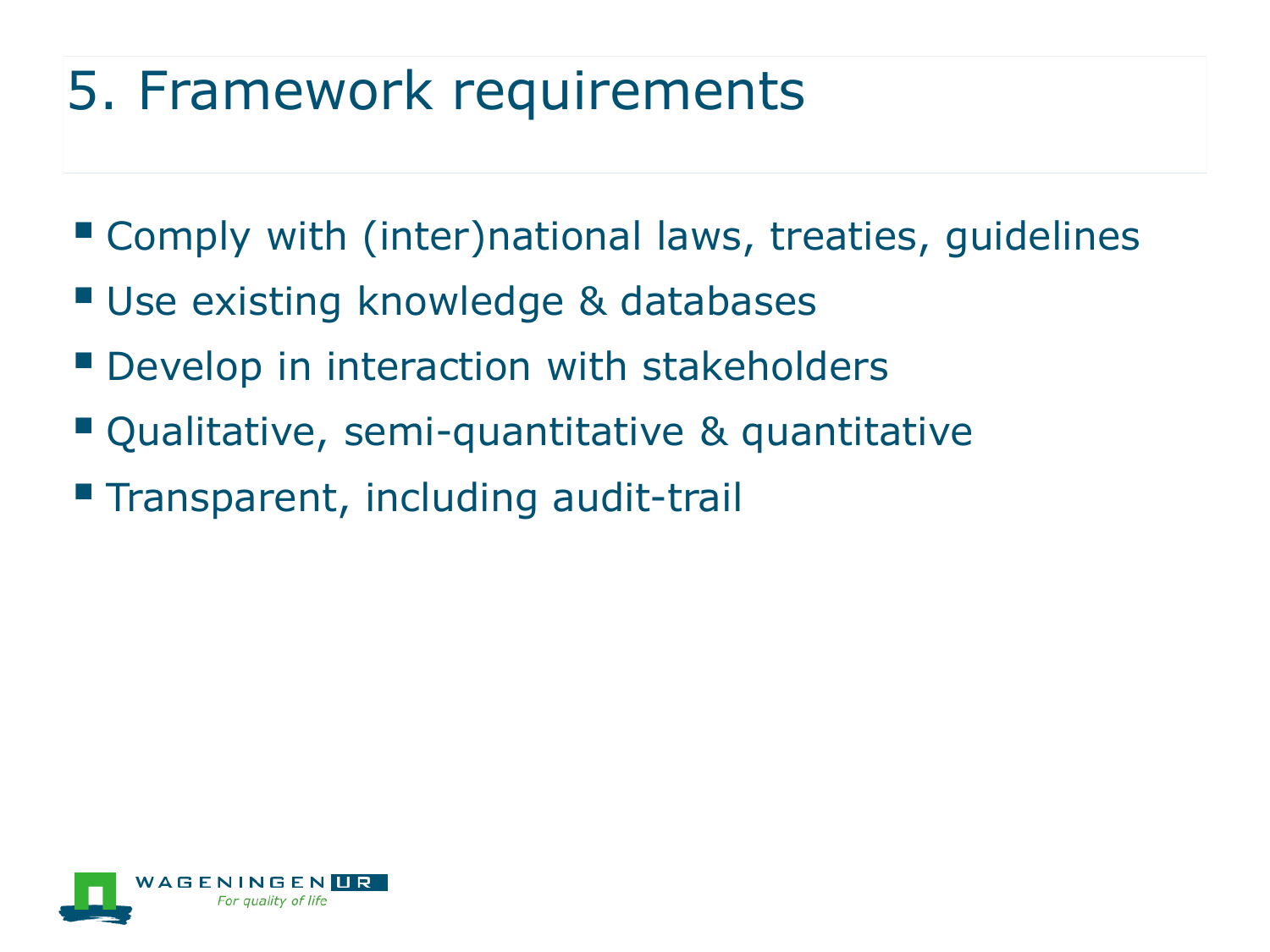### 6. Network model

- Based on Karman & Jongbloed (2008)
- **Additions:** 
	- 'stimulative' or positive pressures
	- species interactions



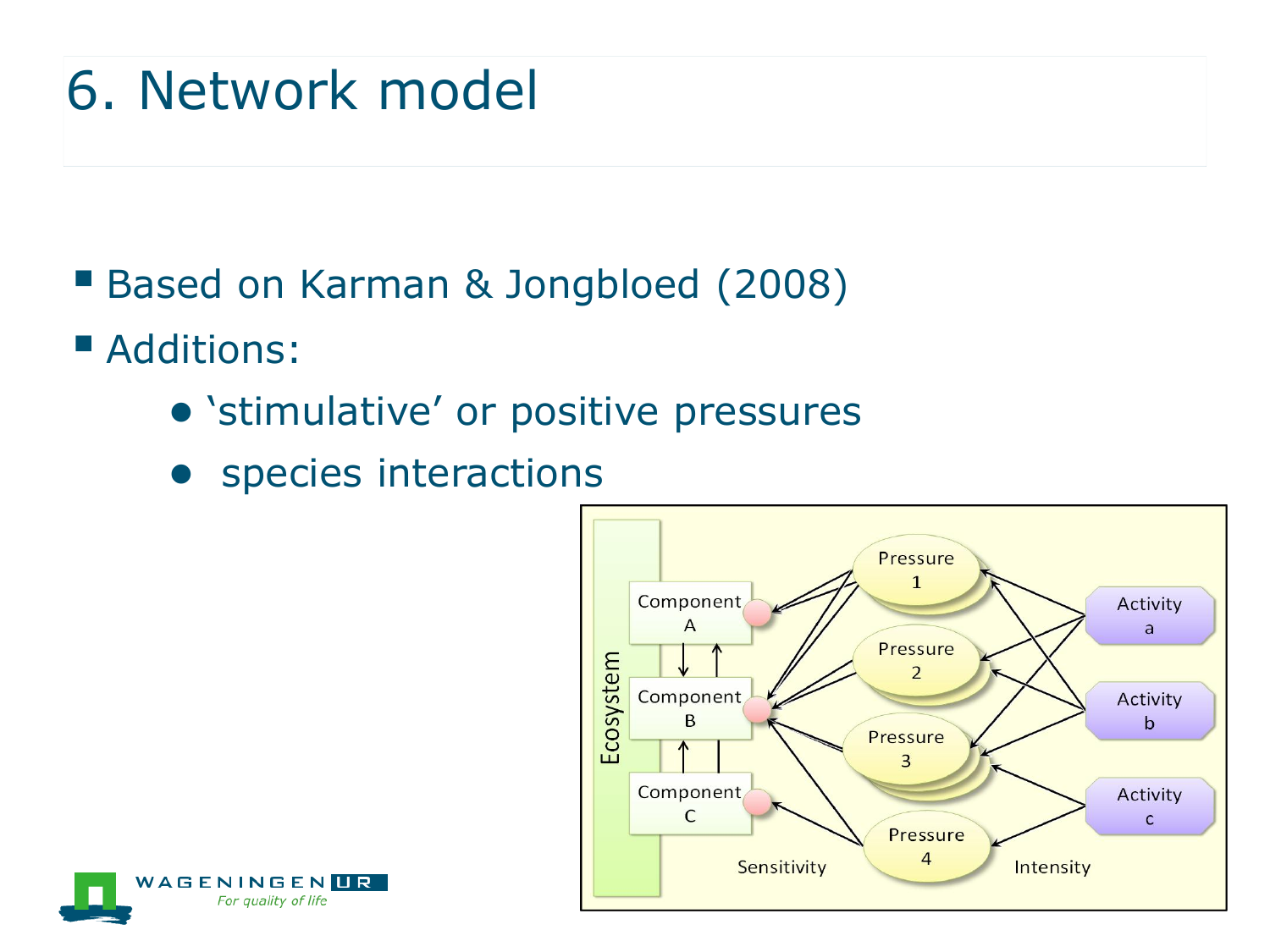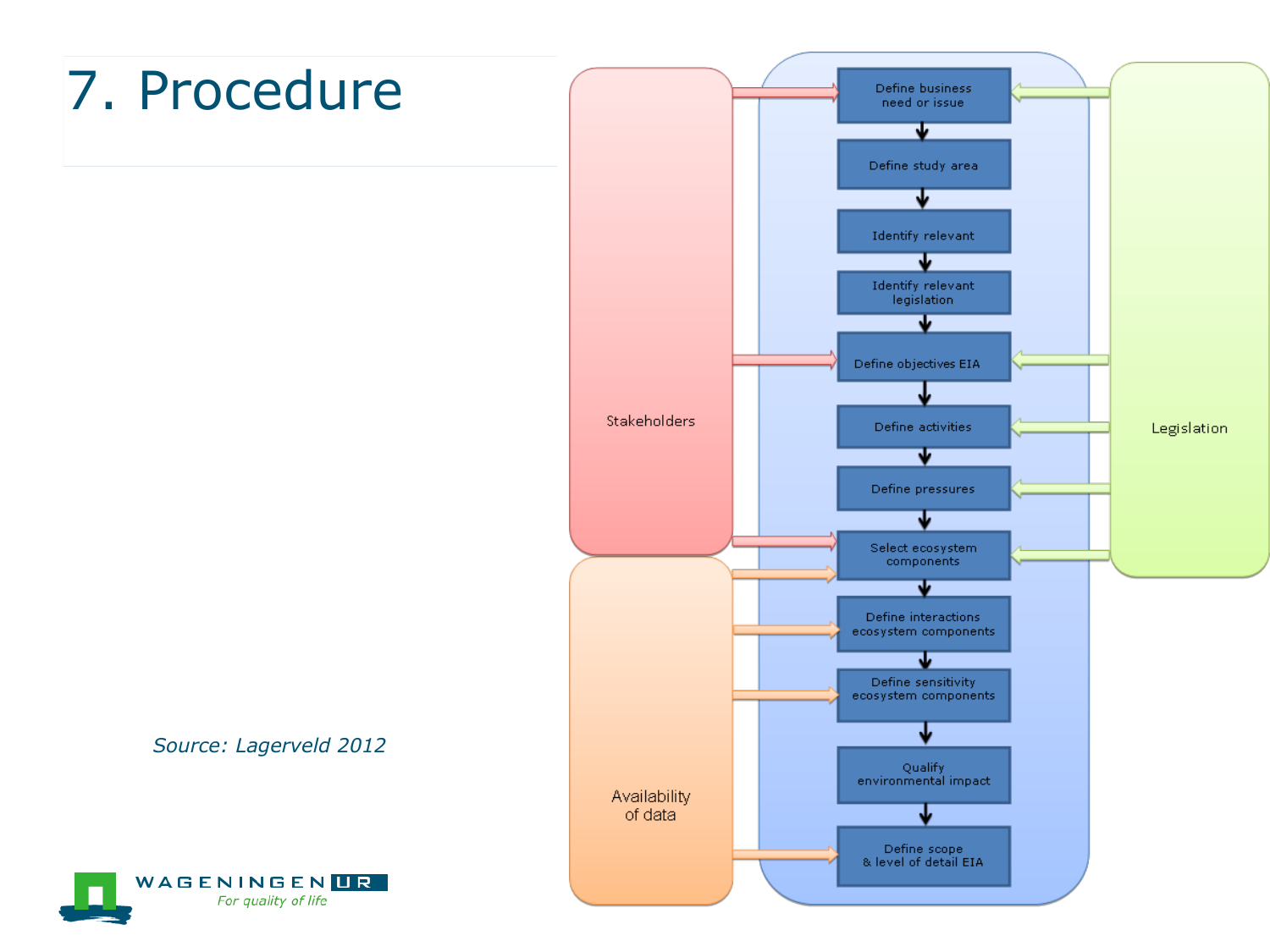#### 8. Output - Qualitative



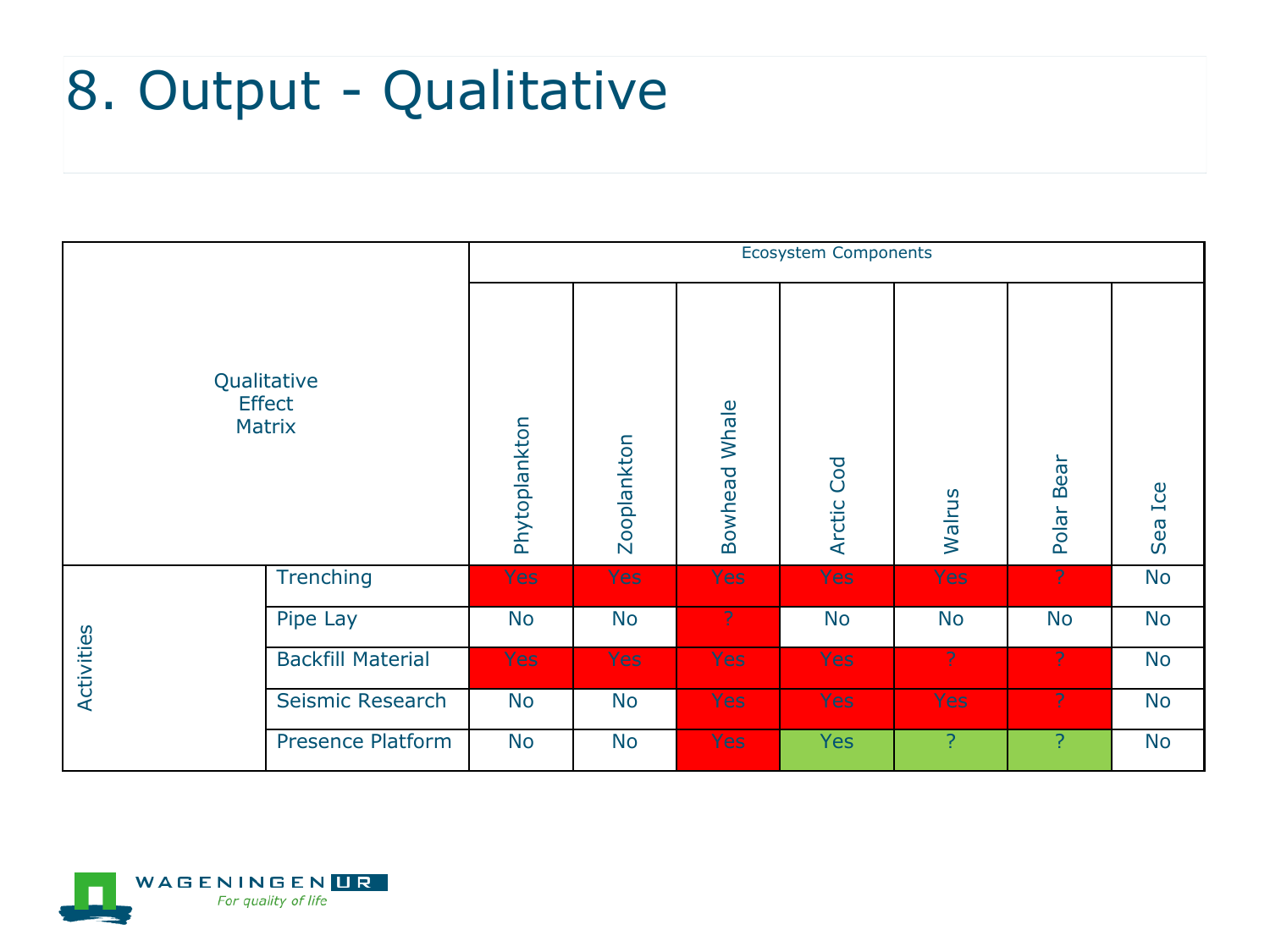#### 8. Output – Semi-Quantitative

| Semi-quantitative effect<br>matrix |                          | <b>Ecosystem Components</b> |             |                      |                   |         |                                       |         |
|------------------------------------|--------------------------|-----------------------------|-------------|----------------------|-------------------|---------|---------------------------------------|---------|
|                                    |                          | Phytoplankton               | Zooplankton | <b>Bowhead Whale</b> | <b>Arctic Cod</b> | Walrus  | Bear<br>Polar                         | Sea Ice |
| Activities                         | <b>Trenching</b>         |                             | $-7+$       | $+$                  |                   | $+$     | $\mathcal{P}$                         | N.A     |
|                                    | Pipe Lay                 | N.A                         | N.A         | ?                    | N.A               | N.A     | N.A                                   | N.A     |
|                                    | <b>Backfill Material</b> | ÷                           | $\sim$      | w.                   | $\sim$            | ?       | ?                                     | N.A     |
|                                    | Seismic Research         | N.A                         | N.A         | $+ +$                | $+$               | $- / +$ | $\omega_{\rm{c}}$ , $\omega_{\rm{c}}$ | N.A     |
|                                    | <b>Presence Platform</b> | N.A                         | N.A         | المنازلين            | $+$               | ?       | P.                                    | N.A     |

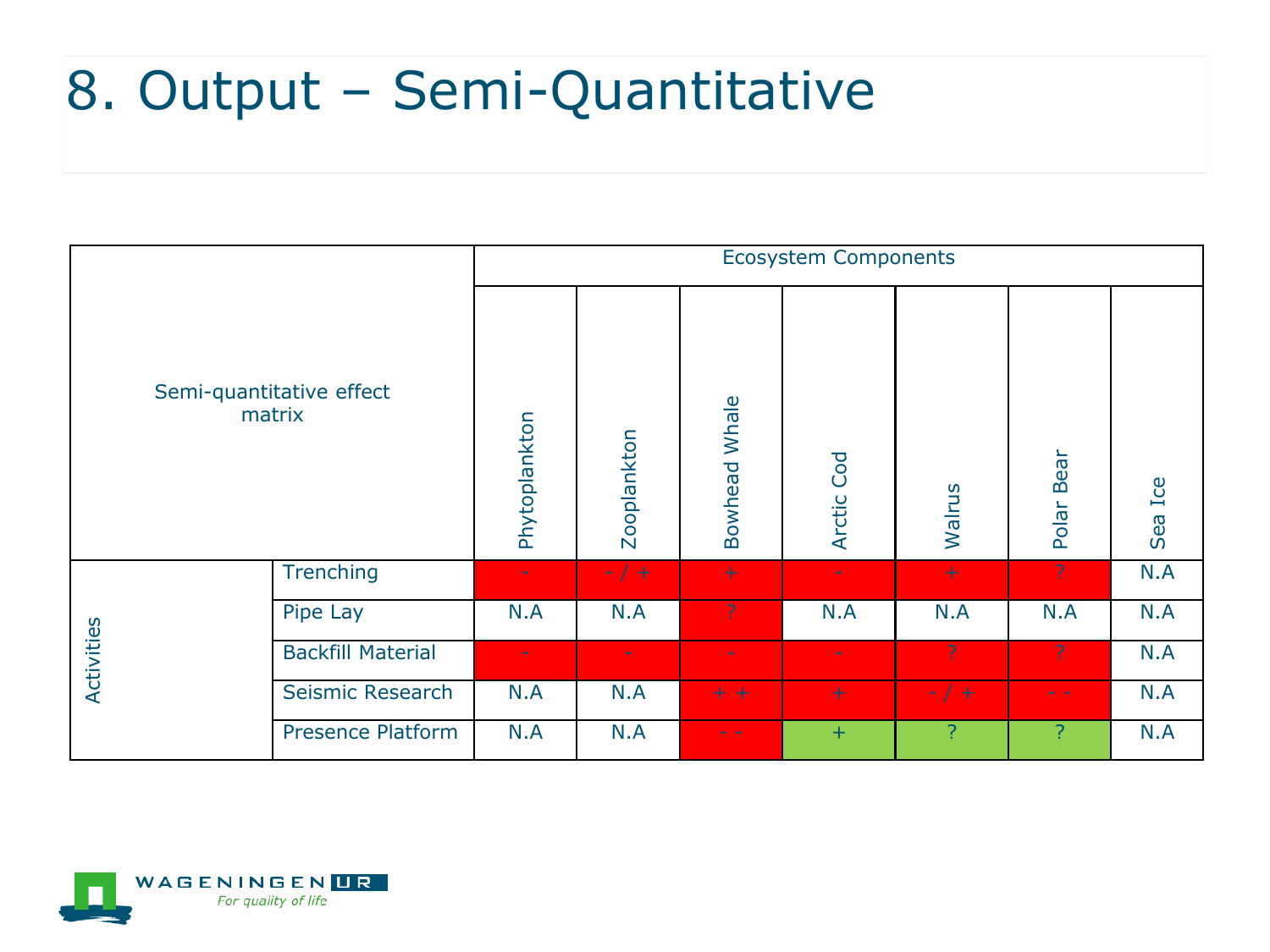### 8. Output - Quantitative

| Quantitative<br><b>Effect</b><br><b>Matrix</b> |                          | <b>Ecosystem Components</b> |             |                      |                      |        |               |         |
|------------------------------------------------|--------------------------|-----------------------------|-------------|----------------------|----------------------|--------|---------------|---------|
|                                                |                          | Phytoplankton               | Zooplankton | <b>Bowhead Whale</b> | Cod<br><b>Arctic</b> | Walrus | Bear<br>Polar | Sea Ice |
| Activities                                     | <b>Trenching</b>         | $-5%$                       | $-5%$       | $-1$                 | $-1\%$               | $-10%$ | $-2$          | N.A     |
|                                                | Pipe Lay                 | N.A                         | N.A         | $-0,1$               | N.A                  | N.A    | N.A           | N.A     |
|                                                | <b>Backfill Material</b> | $-2%$                       | $-1\%$      | $-0,2$               | $-0,5%$              | $-1\%$ | $-1$          | N.A     |
|                                                | Seismic Research         | N.A                         | N.A         | $-4$                 | $-4%$                | $-3%$  | $-0,1$        | N.A     |
|                                                | <b>Presence Platform</b> | N.A                         | N.A         | $-0,1$               | $+5%$                | $+3%$  | $+1$          | N.A     |

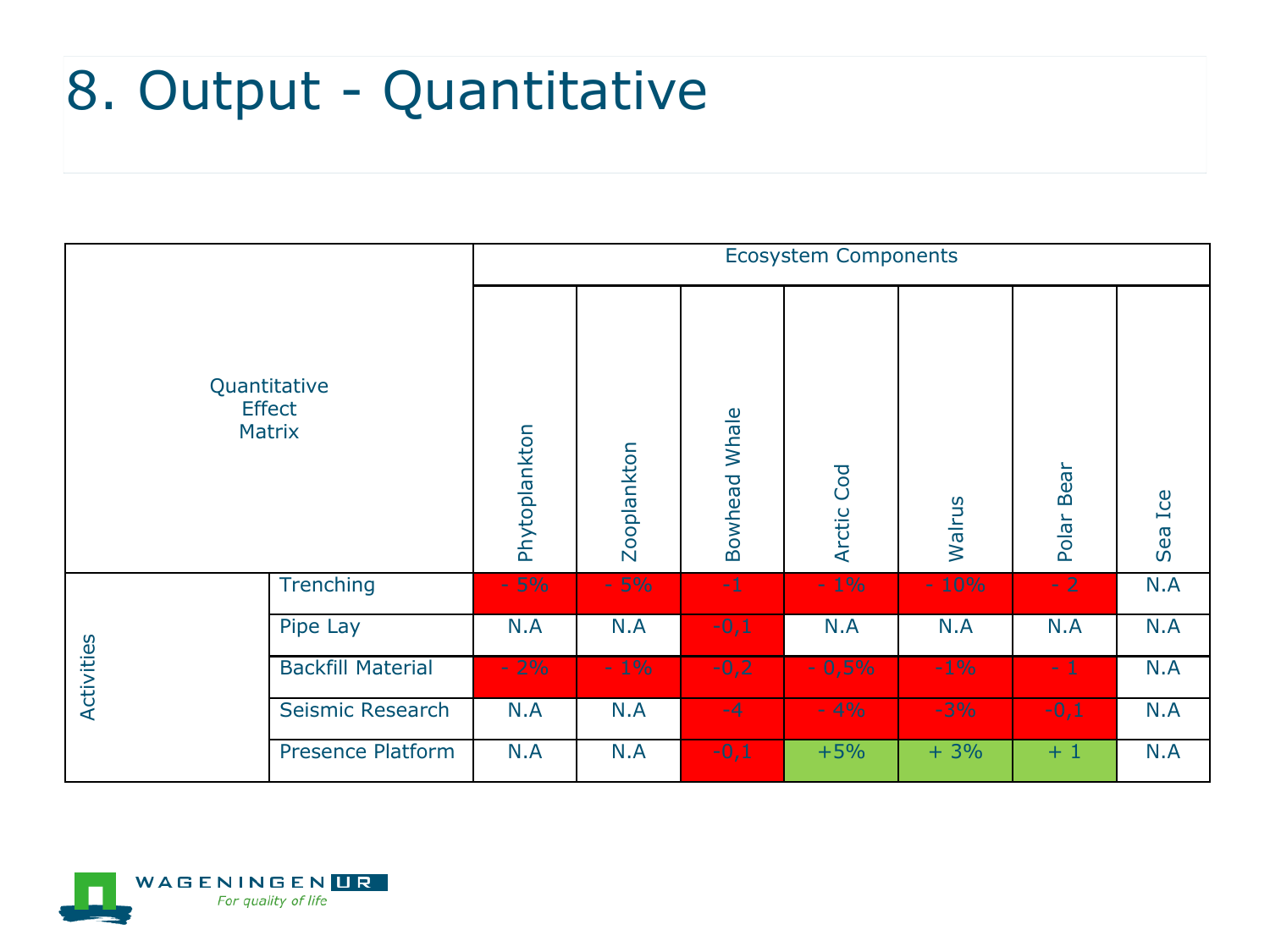### 9. Example projects

| <b>Project</b>                                     | <b>Financed by</b>           |
|----------------------------------------------------|------------------------------|
| Environmental Impacts on European seas             | <b>EU DG Environment</b>     |
| <b>Quality Status Report 2011</b>                  | <b>OSPAR</b>                 |
| Impacts of oil & gas on Natura 2000 of North Sea   | <b>NOGEPA</b>                |
| Green supply vessels in the Wadden Sea             | <b>MCN EFRO</b>              |
| Environmental impact of navy vessels in the Arctic | <b>Canadian/Swedish Navy</b> |
| The Arctic Handbook                                | <b>MIP</b>                   |

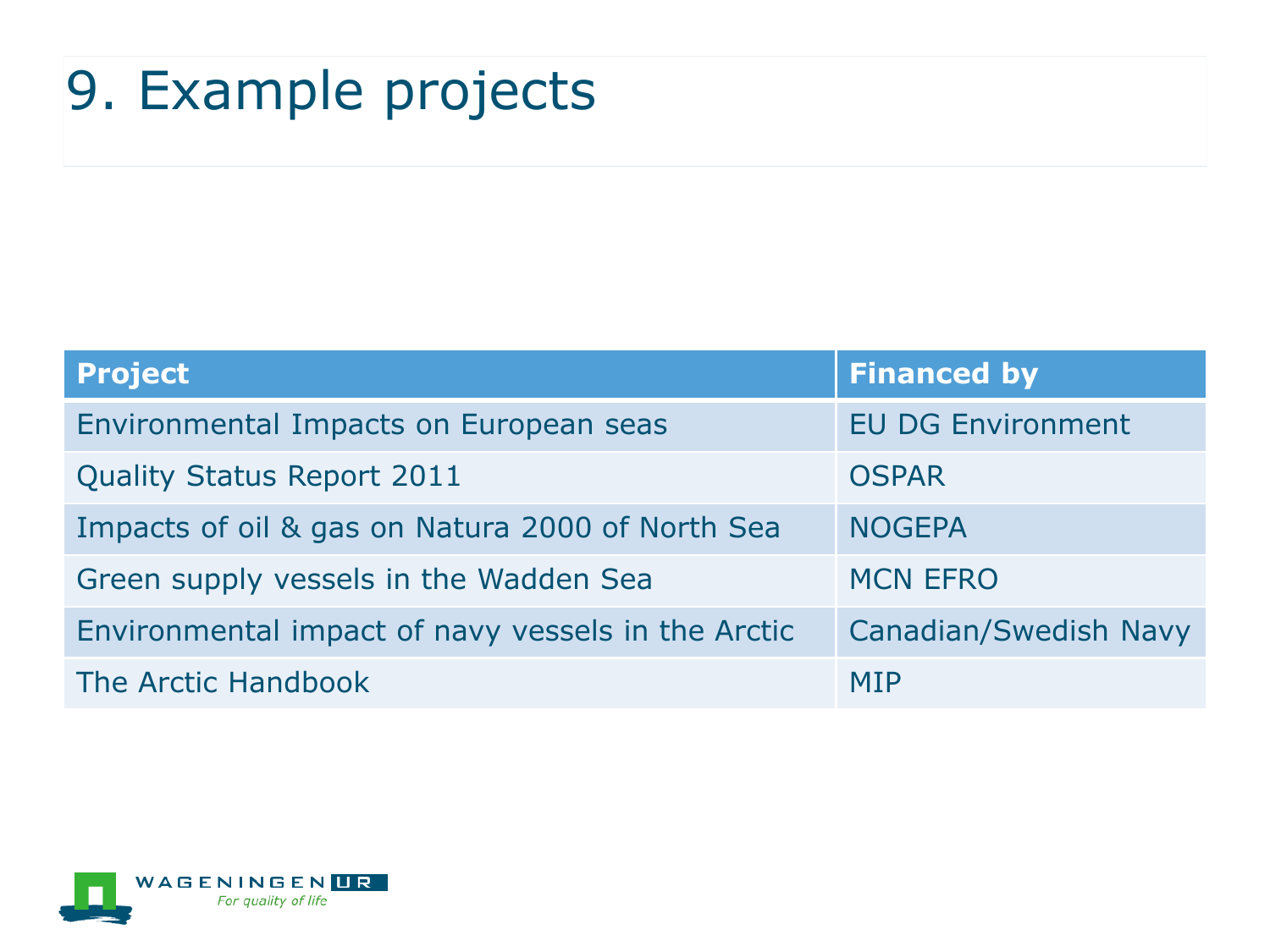### 10. Conclusions

- Identification, prioritisation & mitigation in design phase
- **Use outcomes to design operations with reduced impacts**
- **Minimise negative impacts, maximise positive impacts**
- **Integral approach involving emissions to air & water**
- **Beyond emissions: consequences for ecosystems**
- **Suitable for all offshore & near shore activities**